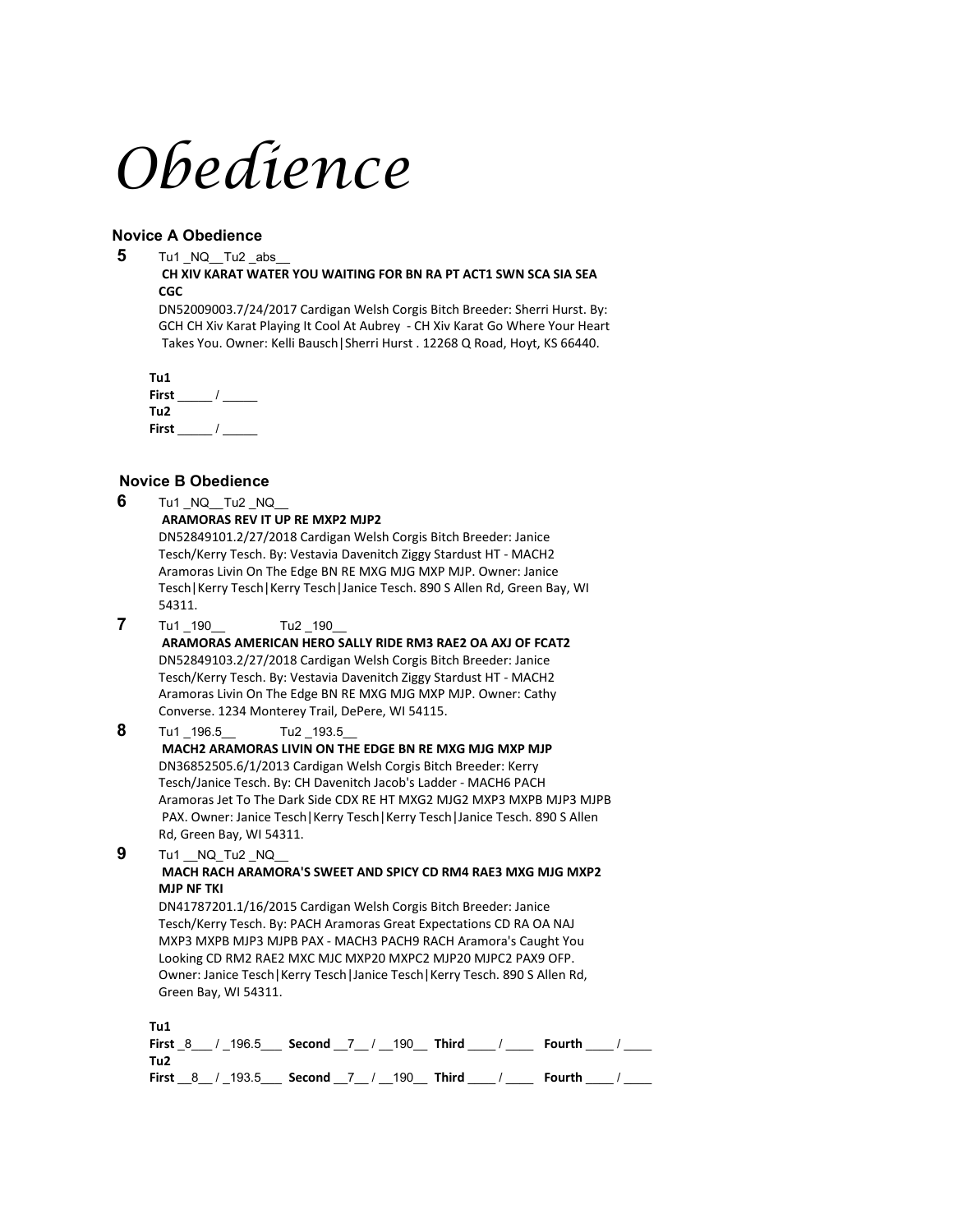#### **Open A Obedience**

**10** Tu1 NQ Tu2 NQ

#### **8 RACH4 COEDWIG'S HE'S MY OBSESSION CD PCD BN RM10 RAE10 PT OAP NJP NFP CA BCAT SCN SIN SEN CGCA CGCU**

DN32800005.1/26/2012 Cardigan Welsh Corgis Dog Breeder: Kim Shira/Leo Eickhoff. By: DC Coedwig's Malachite RN HSAsc HSBd HIAdsc HXAds - CH Coedwig's Blue Dalhia. Owner: Ashley Brown. 114 Echo Lake Circle, Eureka, MO 63025.

**11** Tu1 abs Tu2 abs

#### **8 XTACEE FRIENDLY FIRE**

DN64225104.10/16/2020 Cardigan Welsh Corgis Dog Breeder: Kathryn Schwabe. By: GCH CH Rochar&Stubbyacres Biloxi Blues - CH Xtacee Holiday On Ice. Owner: Lisa Stewart DVM. 5405 Lynch Ln, Baldwin, MD 21013.

#### **16** Tu1 NQ Tu2 NQ

#### **10 WINBUCK'S A KISS IS JUST A SMOOCH CD BN RE AXP AJP DCAT RATO CGCA CGCU TKN ATT**

DN55606105.9/11/2018 Cardigan Welsh Corgis Bitch Breeder: Gina Weidner/Sue E Harrison/Charles H Harrison. By: CH Coedwig's Timber - CH Bridgelady's Own Silver & Gold Shines @ Winbucks CD BN CGCA. Owner: Patricia Burgess. 11717 Pine Way B, Huntley, IL 60142.

#### **Tu1**

| First | Second | <b>Third</b> |
|-------|--------|--------------|
| Tu2   |        |              |
| First | Second | <b>Third</b> |

#### **Open B Obedience**

**17** Tu1 195 Tu2 NQ **8 TORETH FOUR ON THE FLOOR AT INDIUM CD** DN55559703.10/3/2018 Cardigan Welsh Corgis Bitch Breeder: Leo Washburn/Chloe Washburn/Mark Thorson. By: GCHG CH Toreth's Tungsten Archer FDC - CH Toreth's Barnstormin' At Indium. Owner: Sheri OBrien. 4811 S Pennsylvania St, Englewood, CO 80113. **18** Tu1 194.5 Tu2 190 **10 RACH BLUEFOX QUIET THUNDER OF DOVEHILL UDX2 OM1 RM2 RAE3 MX MXJ DCAT THDA CGCA TKN** DN46773302.7/12/2016 Cardigan Welsh Corgis Dog Breeder: Cheryl Kienast/Madeline Lonas. By: GCH CH Dragonpatch Rolling Stone - GCH CH Bluefox Elyan Mirror Mirror PT CA BCAT. Owner: Robert Boeke|Sally Boeke. 37 Sherwick Rd, Oswego, IL 60543. **19** Tu1 197.5 Tu2 196.5 **10 CH OTCH WINBUCKS MIGHTY BLUE STORM UDX5 PCDX OM8 BN GN GO RE OA OAJ MXP2 MJP2 OFP T2BP CA FCAT RATO** DN42207603.2/8/2015 Cardigan Welsh Corgis Dog Breeder: Sue E Harrison/Charles H Harrison/Jan A Dickson. By: GCH CH Winbucks Mosaic Wheel D'Fortune UDX9 OGM HSAd TKI - CH Winbucks It'Ll All Be Clear CDX. Owner: Nancy Youngen. 510 Maple Ave, Maple Park, IL 60151. **20** Tu1 NQ\_\_\_Tu2 \_\_196.5 **10 OTCH ELYAN ANDREWS HONOR ROLL UDX4 OM6 BN RAE** DN36629805.3/25/2013 Cardigan Welsh Corgis Dog Breeder: Penni Adrian/Annette Kowalczyk/Joshua Kowalczyk. By: GCH DC C-Myste Baledwr Pursuit Of Happiness CD RN HSAds HIAs HXAsM OAP AJP RATO - GCH CH Raglans Just Keep Swimming CGC. Owner: Sheri OBrien. 4811 S Pennsylvania St, Englewood, CO 80113.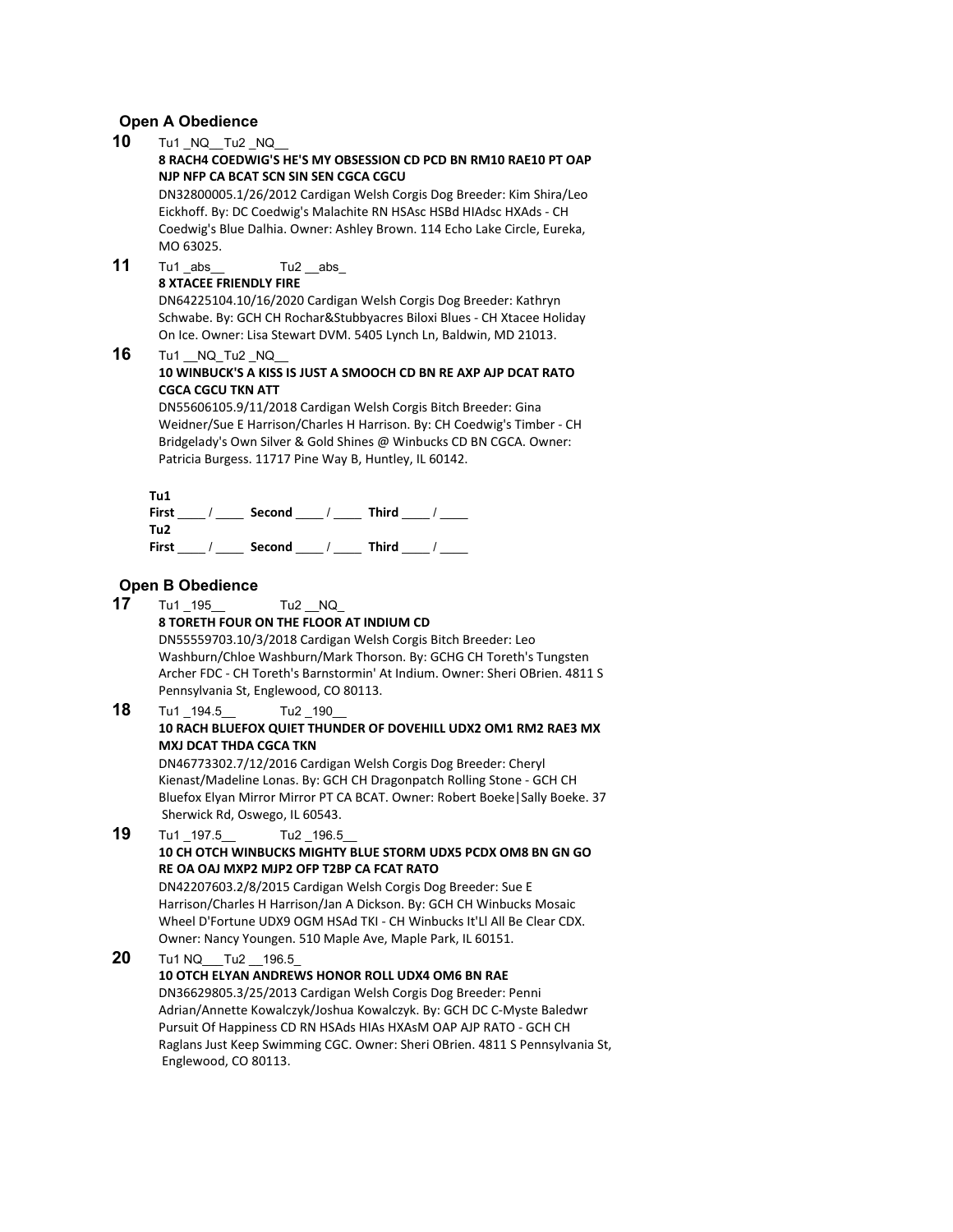**First** \_19\_\_\_ / \_\_197.5\_\_ **Second** \_\_17\_\_ / \_195\_\_\_ **Third** \_\_\_18\_ / \_\_194.5\_\_ **Fourth** \_\_\_\_ / \_\_\_\_ **Tu2 First** \_19\_\_\_ / \_\_196.5+\_\_ **Second** \_\_20\_\_ / \_196.5\_\_\_ **Third** \_\_18\_\_ / \_\_190\_\_ **Fourth** \_\_\_\_ / \_\_\_\_ **Utility A Obedience 12** Tu1 NQ Tu2 **8 CH RACH XTACEE BB 409 CDX RM3 RAE3 HT AXP OJP OFP DCAT THDN CGCA TKN**

DN57863702.4/9/2019 Cardigan Welsh Corgis Dog Breeder: Kathryn Schwabe/Lisa Rhyner. By: GCHP CH Xtacee Beach Cruiser - CH Claymore's Edge Of Glory At Xtacee. Owner: Norbert W Kowal|Kathryn Schwabe. 127 PINE HILL RD, CHESTER, NY 10918.

**14** Tu1 NQ Tu2

#### **8 DOXFORD'S A GUARDIAN OF THE GALAXY OF DOVEHILL CDX RE OAP OJP BCAT CGCA**

DN54601507.7/1/2018 Cardigan Welsh Corgis Bitch Breeder: Sonja Benavidez. By: CH Coedwig's Timber - GCHB CH Davenitch Doxford Sand Pipers Jewel CD BN RAE FDC OAP OJP NFP CA BCAT RATN CGCA TKI. Owner: Sally Boeke|Grace Boeke. 37 Sherwick Rd, Oswego, IL 60543.

**15** Tu1 abs Tu2

#### **8 CH KEEROCKA'S OUT WITH A BANG! CDX BN PT FDC CGC TKN**

DN54908206.8/27/2018 Cardigan Welsh Corgis Bitch Breeder: Julie Miller/Cindy McDonald. By: GCHS CH Wyncrest Clear Creek Once Upon A Dream CA BCAT CGCA - CH Summit Foggy Bottom I Wannabluvdbyu BN FDC CGC TKN. Owner: Julie Miller|James Miller. 6110 33rd Ave Dr, Shellsburg, IA 52332.

| Tu1   |        |              |  |
|-------|--------|--------------|--|
| First | Second | Third        |  |
| Tu2   |        |              |  |
| First | Second | <b>Third</b> |  |

#### **Utility B Obedience**

**18** Tu1 NQ Tu2 185.5

#### **10 RACH BLUEFOX QUIET THUNDER OF DOVEHILL UDX2 OM1 RM2 RAE3 MX MXJ DCAT THDA CGCA TKN**

DN46773302.7/12/2016 Cardigan Welsh Corgis Dog Breeder: Cheryl Kienast/Madeline Lonas. By: GCH CH Dragonpatch Rolling Stone - GCH CH Bluefox Elyan Mirror Mirror PT CA BCAT. Owner: Robert Boeke|Sally Boeke. 37 Sherwick Rd, Oswego, IL 60543.

#### **19** Tu1 196 Tu2 NQ **10 CH OTCH WINBUCKS MIGHTY BLUE STORM UDX5 PCDX OM8 BN GN GO RE OA OAJ MXP2 MJP2 OFP T2BP CA FCAT RATO**

DN42207603.2/8/2015 Cardigan Welsh Corgis Dog Breeder: Sue E Harrison/Charles H Harrison/Jan A Dickson. By: GCH CH Winbucks Mosaic Wheel D'Fortune UDX9 OGM HSAd TKI - CH Winbucks It'Ll All Be Clear CDX. Owner: Nancy Youngen. 510 Maple Ave, Maple Park, IL 60151.

#### **20** Tu1 186 Tu2 197 **10 OTCH ELYAN ANDREWS HONOR ROLL UDX4 OM6 BN RAE** DN36629805.3/25/2013 Cardigan Welsh Corgis Dog Breeder: Penni Adrian/Annette Kowalczyk/Joshua Kowalczyk. By: GCH DC C-Myste Baledwr Pursuit Of Happiness CD RN HSAds HIAs HXAsM OAP AJP RATO - GCH CH Raglans Just Keep Swimming CGC. Owner: Sheri OBrien. 4811 S Pennsylvania St, Englewood, CO 80113.

**Tu1**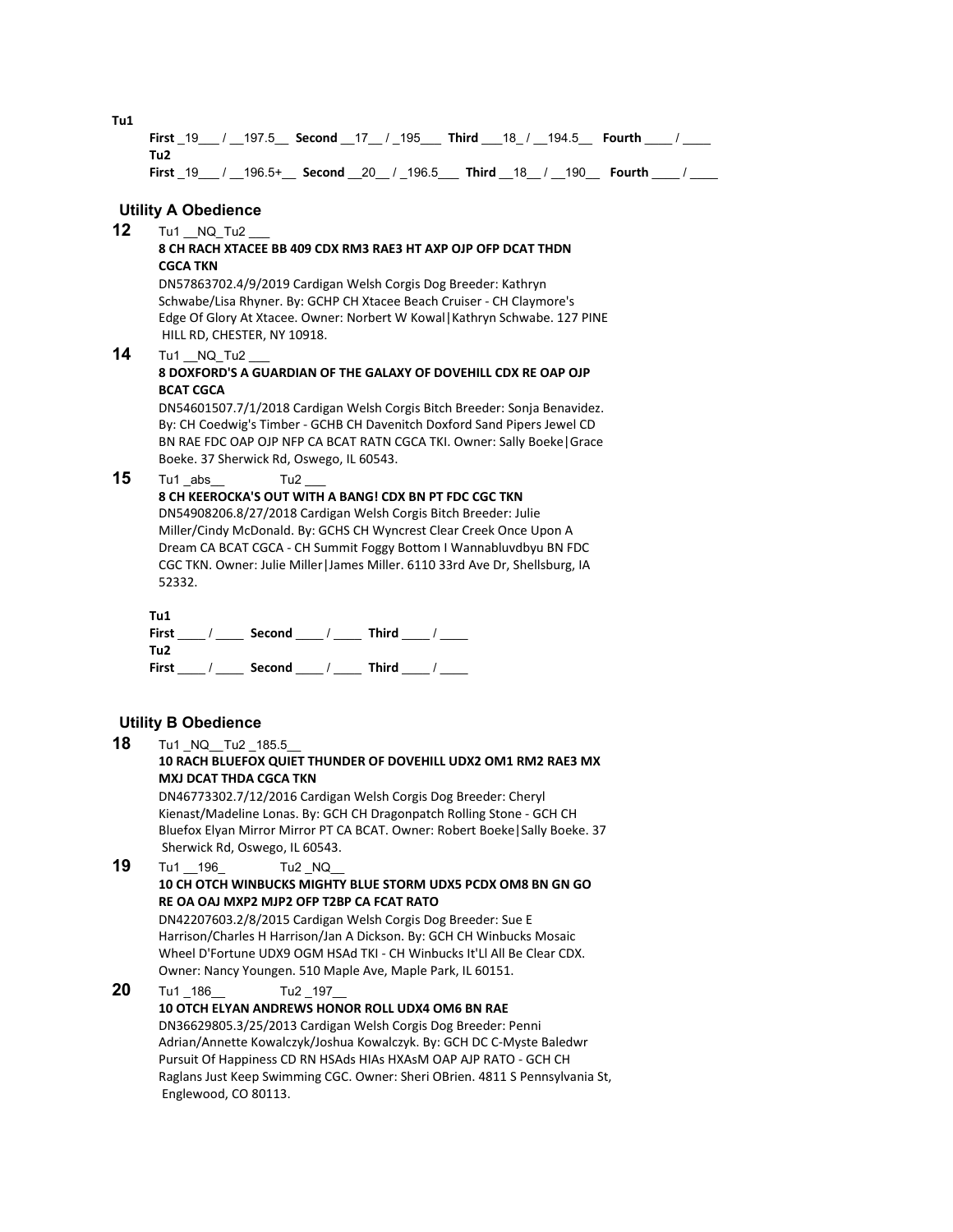**Tu1 First** \_\_19\_\_ / \_196\_\_\_ **Second** \_\_20\_\_ / \_\_186\_\_ **Third** \_\_\_\_ / \_\_\_\_ **Tu2 First** 20 / 197 **Second** 18 / 185.5 **Third** /

#### **Beginner Novice A Obedience**

# **21** Tu1 \_EX\_\_ Tu2 \_196.5\_\_

#### **LANAKILA'S OLIVIA AUTUMN'S SHORT STACK W MAPLE SYR RN CGCA CGCU TKI**

DN64608808.9/8/2020 Cardigan Welsh Corgis Bitch Breeder: Heidi Kilgore/Melissa Sue Klingerman. By: Bridgelady's The Mighty Mac - Lanakila's Everything Nonsense At Denti Di Leone DCAT. Owner: Rebecca Taylor. 7367 Beresford Avenue, Parma, OH 44130.

**22** Tu1 EX Tu2 NQ

#### **JOKIN'S CONNECT THE DOTS**

DN60174402.10/23/2019 Cardigan Welsh Corgis Bitch Breeder: Joseph Hunn Jr./Nicole Palsgrove/Blythe Palsgrove. By: CH Aurigan's Kantasia Rolls Royce - CH Coedwig's Where Rumors End & Legends Begin @ Jokin RN. Owner: Betsy and Julianna Alexander|Nikki Palsgrove. 1818 Park Avenue, Piqua, OH 45356.

#### **23** Tu1 \_abs \_\_ Tu2 \_\_abs

#### **VISIONS CARDACH RED ROSES TOO CGC TKN**

DN64878903.11/13/2020 Cardigan Welsh Corgis Bitch Breeder: Holly J Goldman-Craig/E. B. Bishop/Rita J Hellegers. By: CH Visions Debonaire Commander In Chief FDC CGC TKN ATT - GCH CH Cornerstone Visions Cardach Nostalgia RN CGC TKA. Owner: Megan Peila Holly Goldman Craig|Holly Goldman Craig. 633 COUNTY ROAD 27, BAINBRIDGE, NY 13733. Mary **Cummings** 

# **24** Tu1 \_NQ\_\_Tu2 \_182\_\_

#### **GCH CH BOSS IS RIVERSIDE'S PLAYMATE CAA RATN TKN**

DN32861402.12/6/2011 Cardigan Welsh Corgis Bitch Breeder: C B Bossi/Lee Bossi/Deborah B Shindle. By: CH Cymbrogi's Equilibrium - GCH CH Riverside Telltail Goldigger CAA RATN CGC. Owner: Caitlyn Connor|Mandy Bossi. 529 Foxwood Ln, Wilmington, NC 28409.

**Tu1**

**First** \_\_\_\_ / \_\_\_\_ **Second** \_\_\_\_ / \_\_\_\_ **Third** \_\_\_\_ / \_\_\_\_ **Fourth** \_\_\_\_ / \_\_\_\_ **Tu2 First** 21 / 196.5 **Second** 24 / 182 **Third / Fourth /** *Lease* / 21 / 296.5 **Second** 24 / 182

#### **Beginner Novice B Obedience**

**25** Tu1 abs Tu2 abs

# **CH WHITE HART FELIX FELICIS PT TKN**

DN63767208.8/15/2020 Cardigan Welsh Corgis Dog Breeder: Barbara R Miller. By: GCH CH Timepiece's I Am I Said FDC BCAT CGCA CGCU TKN ATT VSWB - GCH CH White Hart Crazy Little Thing Called Love HSAds HIAds CGCA CGCU TKN. Owner: Barbara Miller. 193 Raymondskill Rd, Milford, PA 18337.

#### **26** Tu1 NQ

#### **SHAKAY MAJOR TRUE PAWS**

DN61888104.3/13/2020 Cardigan Welsh Corgis Dog Breeder: Sharon K Gewecke. By: GCH CH Kimberwicke's Grant Effect - CH Shelshire's Easter Lilly. Owner: Sharon Gewecke. PO Box 306, PLEASANT UNTY, PA 15676.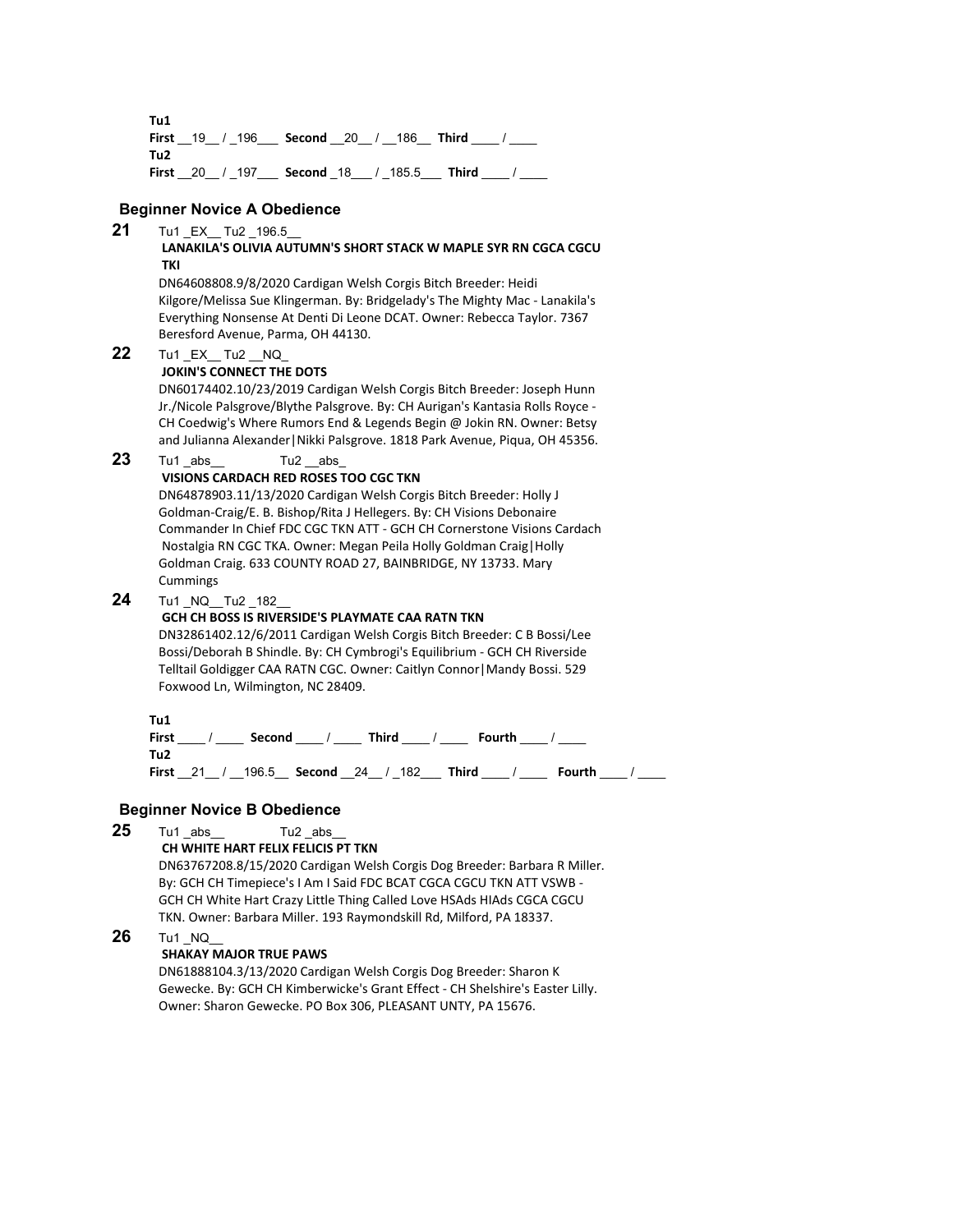#### **27** Tu1 NQ Tu2 abs

#### **CH WINBUCKS & SILVERFERNS MOJO FOR LWYNOGYN RN**

DN64315205.9/22/2020 Cardigan Welsh Corgis Dog Breeder: Gina Weidner/Sue E Harrison/Charles H Harrison. By: GCHB CH Coedwig's Black Diamond PT - CH Bridgelady's Own Silver & Gold Shines @ Winbucks CD BN CGCA. Owner: Carley J Bates|Elizabeth Robinson. 82 Heritage Lane, Exton, PA 19341.

#### **28** Tu1 196 Tu2 NQ **KEKSBAND JE VEUX AT VISIONS CGC TKN** DN67640601.3/8/2021 Cardigan Welsh Corgis Bitch Breeder: Svetlana B. Maysagina. By: Cardiganium Largo Winch - Keksband Touch My Soul. Owner: Holly GoldmanCraig|E. B. Bishop. PO Box 417, AVERILL PARK, NY 12018. Mary Cummings **29** Tu1 ABS Tu2 abs **CHRIS TEAM PERFECT FIGHTER CGC**

DN68657101.4/22/2021 Cardigan Welsh Corgis Dog Breeder: Krzysztof Michalski. By: Uszaki Once Upon A Time - Astersland Jazzy Jewel. Owner: Linda Smith|Richard Smith. 10518 Mary St, Omaha, NE 68122.

**30** Tu1 195 1/2 Tu2 192.5

#### **GCH CH BLUEFOX ELYAN RAINING MAGIC HSADS HSBD HIADS**

DN51199501.9/20/2017 Cardigan Welsh Corgis Dog Breeder: Penni Adrian/Susan Long/Cheryl L Kienast. By: GCHB CH Wyncrest's You'll Be In My Heart RN HT CA DCAT SWA SHDN RATCHX CZ8P CGC TKN - GCHS DC Mockingbird Elyan Magic Moment RN HSAds HSBd HIAds HIBd HXAd HXBd CA CGCA. Owner: Susan Long. 3595 Doty Chapel Rd, Afton, TN 37616. Kathy Howse

#### **31** Tu1 NQ Tu2 NQ

#### **CH COEDWIG'S BIBBIDI-BOBBIDI-BOO @ JOKIN**

DN57236803.3/30/2019 Cardigan Welsh Corgis Bitch Breeder: Kim Shira/Leo Eickhoff. By: CH Snapdragon Coedwig's Polar Ice - CH Car-Rae's Pandamonium. Owner: Nicole Palsgrove|Nicole Palsgrove|Joseph Hunn|Blythe Brady. 2025 E St Rt 36, PIQUA, OH 45356.

# **32** Tu1 190 1/2 Tu2 NQ

#### **RACONTEUR MAGIC IS BREWING RN PT SWN CGC TKA**

DN59609204.9/2/2019 Cardigan Welsh Corgis Dog Breeder: Carolyn N Embrey/Vivian Andre Moran. By: GCHS CH Kingsbury Red Dragon Of Claymore CGC TKN - GCH CH Heritage Hill Playing With Magic. Owner: Merinda Tiffany|John Spicer. 3537 Germann Ct, Lexington, KY 40503.

#### **33** Tu1 ABS Tu2 abs

#### **JOKIN'S INTRIGUING LEGEND BEGINS**

DN65323601.12/15/2020 Cardigan Welsh Corgis Bitch Breeder: Joseph Hunn Jr./Nicole Palsgrove/Blythe Palsgrove. By: GCHB CH Coedwig's Black Diamond PT - CH Coedwig's Where Rumors End & Legends Begin @ Jokin RN. Owner: Nicole Palsgrove|Blythe Palsgrove Brady|Lillian Alexander|J Hunn Jr. 2025 E St Rt 36, Piqua, OH 45356.

# **34** Tu1 193 Tu2 194

#### **CH VESTAVIA BLACK CAVIAR PT**

DN61817004.3/7/2020 Cardigan Welsh Corgis Bitch Breeder: Cathryn L Ochs-Cline. By: GCH CH Bluefox Elyan Raining Magic HSAds HSBd HIAds - GCH CH Rhys Kiss Me Kate. Owner: Susan Long. 3595 Doty Chapel Rd, Afton, TN 37616.

#### **35** Tu1 NQ Tu2 NQ

#### **DOXFORD DAVENITCH VALENTINO RN CGC**

DN65576401.2/14/2021 Cardigan Welsh Corgis Dog Breeder: Sonja Benavidez/Constance Whan. By: CH Davenitch Sidewalk Prophet - Davenitch Doxford Bring Forth The Joy. Owner: Constance Whan|Sonja Benavidez. 9920 126 St W, Andalusia, IL 61232.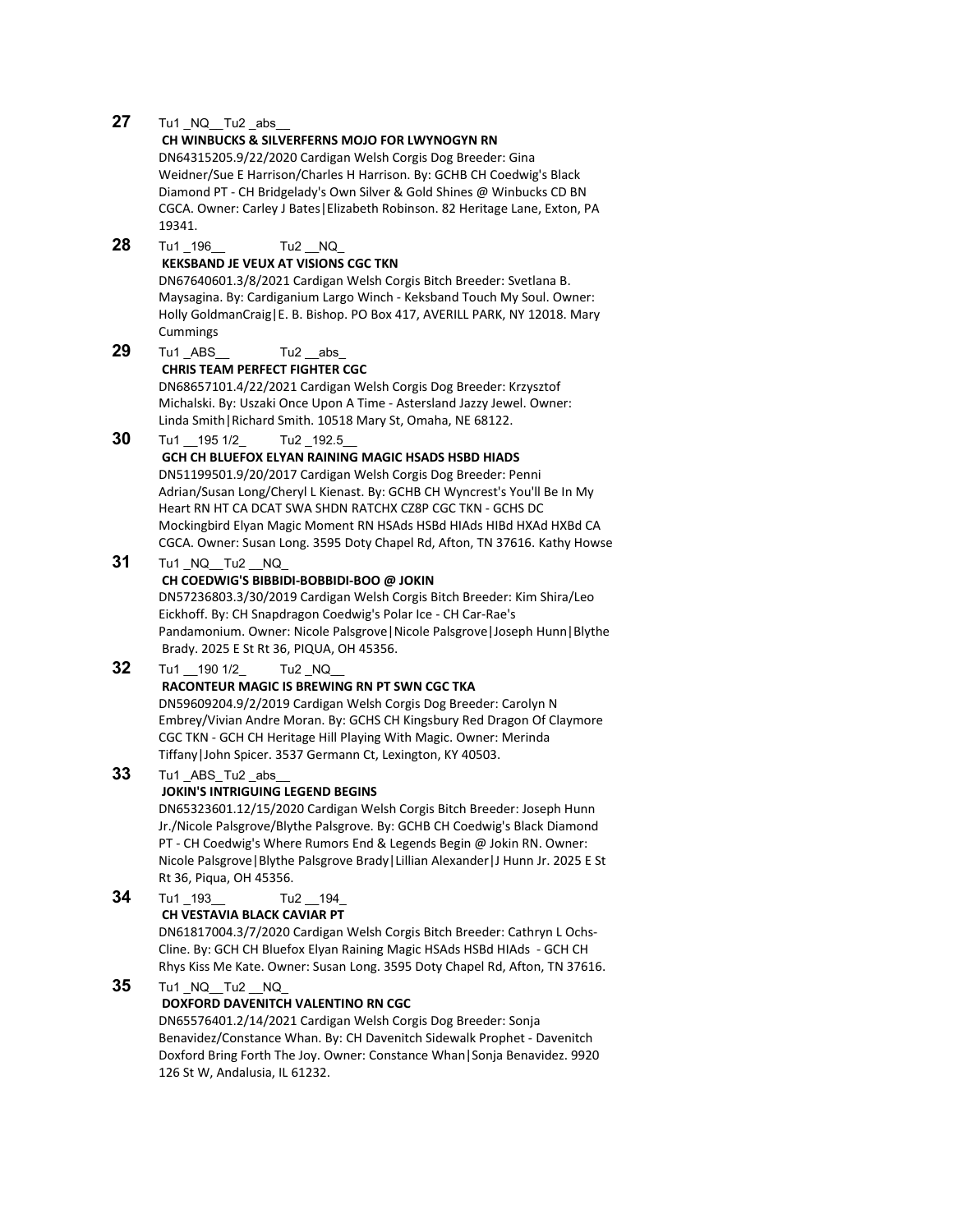# **36** Tu1 NQ

#### **SHAKAY TRUE SUGAR JOY**

DN61888108.3/13/2020 Cardigan Welsh Corgis Bitch Breeder: Sharon K Gewecke. By: GCH CH Kimberwicke's Grant Effect - CH Shelshire's Easter Lilly. Owner: Sharon Gewecke. PO Box 306, PLEASANT UNTY, PA 15676.

#### **37** Tu1 ABS Tu2 186.5

#### **HEULWEN PAY IT FORWARD RN NAJ NF NFP RATN CGC TKN**

DN57220805.2/25/2019 Cardigan Welsh Corgis Dog Breeder: Lori Sams/Shelley Camm. By: GCHB CH Wyncrest's You'll Be In My Heart RN HT CA DCAT SWA SHDN RATCHX CZ8P CGC TKN - GCH CH Yasashiikuma Angie Of Heulwen. Owner: Lynn Stonesifer. 238 Ferring Ct, Abingdon, MD 21009.

### **38** Tu1 \_NQ\_\_Tu2 \_\_abs\_

#### **CH ELYAN MIDSUMMER'S NIGHT'S DREAM BCAT CGC TKN**

DN49449503.5/3/2017 Cardigan Welsh Corgis Bitch Breeder: Penni Adrian. By: GCH DC C-Myste Baledwr Pursuit Of Happiness CD RN HSAds HIAs HXAsM OAP AJP RATO - CH Bluefox Elyan Mariposa CD PCD BN RI MXP MJP OFP SIN SEN CGCA CGCU TKI. Owner: Pamela Smith. 169 Lily St, Lowber, PA 15660.

#### **39** Tu1 abs Tu2 abs

#### **CH OAK LEAF REDBUD LET'S GO!**

DN60710006.12/27/2019 Cardigan Welsh Corgis Dog Breeder: Jane Crenshaw/George Ann Kuettel. By: GCH CH Oak Leaf Redbud Dragon Eye RN - CH Redbud Oak Leaf Dark Necessities. Owner: George Ann Kuettel|George Ann Kuettel|Jane Crenshaw. 651 Spring Creek Parkway, Weatherford, TX 76087.

# **40** Tu1 NQ

#### **SHAKAY F NIGHTENGALE**

DN61888102.3/13/2020 Cardigan Welsh Corgis Bitch Breeder: Sharon K Gewecke. By: GCH CH Kimberwicke's Grant Effect - CH Shelshire's Easter Lilly. Owner: Sharon Gewecke. PO Box 306, PLEASANT UNTY, PA 15676.

#### **Tu1**

**First** \_\_28\_\_ / \_196\_\_\_ **Second** \_30\_\_\_ / \_195 1/2\_\_\_ **Third** \_34\_\_\_ / \_\_193\_\_ **Fourth** \_32\_\_\_ / \_\_190 1/2\_\_ **Tu2 First** \_\_34\_\_ / \_\_194\_\_ **Second** \_\_30\_\_ / \_\_192.5\_\_ **Third** \_\_37\_\_ / \_\_186.5\_\_ **Fourth** \_\_\_\_ / \_\_\_\_

#### **Veteran Obedience**

**41** Tu1 195.5 Tu2 168 **GCH CH RACH BLUEFOX ELYAN MVP CDX BN GN GO RM2 RAE3 PT CA DCAT** 

#### **CGCA TKA**

DN38037601.10/18/2013 Cardigan Welsh Corgis Dog Breeder: Penni Adrian/Susan Long/Cheryl L Kienast. By: GCHG CH Twinroc Santa Paws PT - GCHS DC Mockingbird Elyan Magic Moment RN HSAds HSBd HIAds HIBd HXAd HXBd CA CGCA. Owner: Kathryn Howse|Susan Long|Ella Young. 3595 Doty Chapel Rd, Afton, TN 37616.

#### **42** Tu1 190.5 Tu2 abs **MACH2 PACH CORWYNT TAYKEN POLAR ICE CD RN PT MXG MJG MXPB MJP3 MJPB PAX MXF TQX MFP TQXP**

DN29977607.1/6/2011 Cardigan Welsh Corgis Bitch Breeder: Teryl Lebkuecher/Susan E Stephon/Donna L Lonnquist. By: GCHS CH Paradiddle Flying Dutchman CD BN RAE HT FDC OA AXJ AXP AJP OF OFP T2BP CAX BCAT CGCA CGCU - Corwynt Tayken Splash Of Ice UD GN RAE HSAds HIAd MX MXJ MJB XF CA SIN CGCA. Owner: Barbara Miller. 193 Raymondskill Rd, Milford, PA 18337.